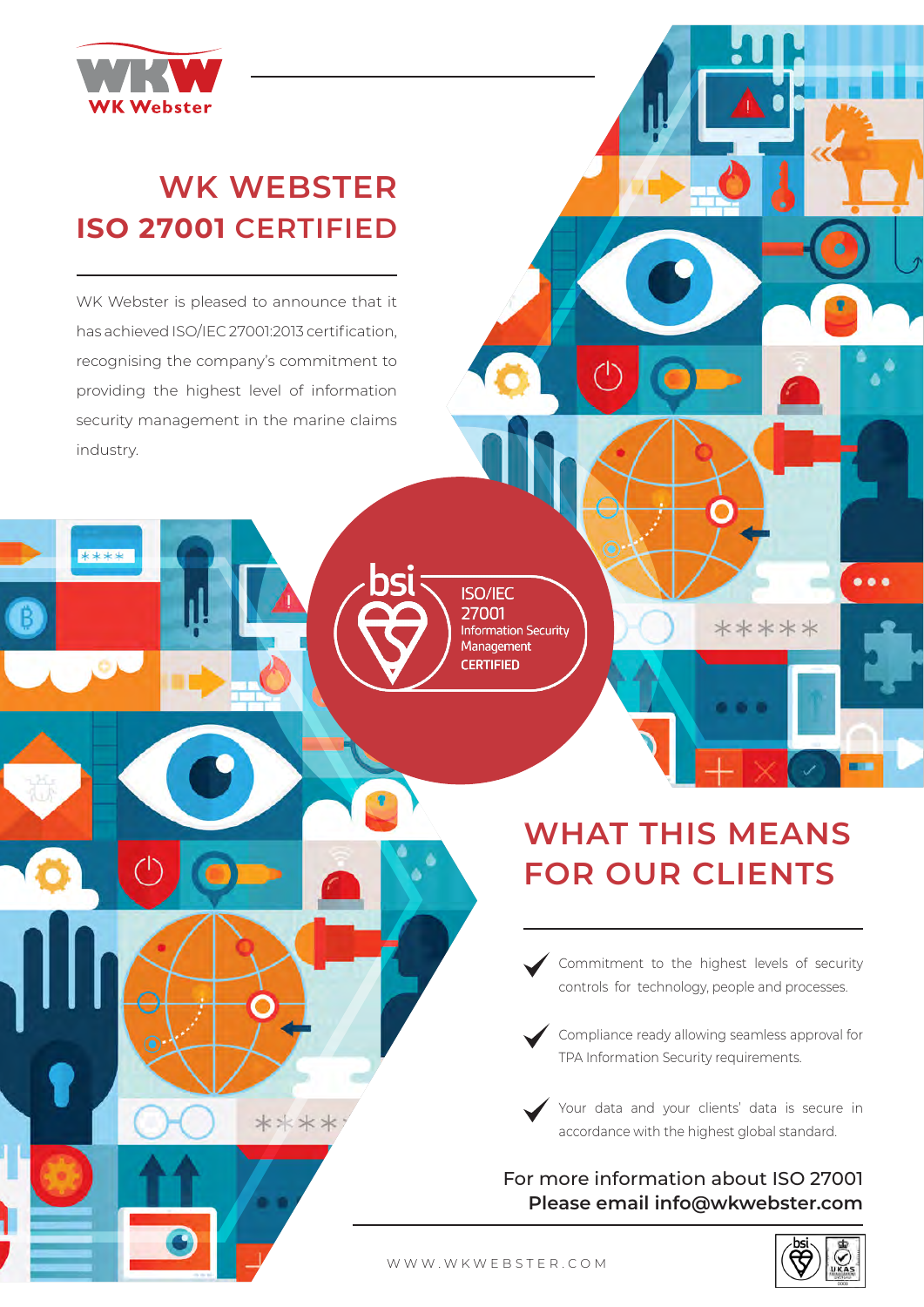



#### **ABOUT US**

For more than 150 years WK Webster has been at the forefront of the marine & transit claims industry. We have recognised and responded to our clients' ever changing needs. Today, WK Webster offers claims management solutions and cutting edge technological innovations to ensure our clients experience the very best in class claims service.

#### **Global**

1

3

2

Over 200 claim technicians located across hub offices in London, Rotterdam, Singapore, New York and Los Angeles, further supported by a global network of 220 survey agents.

#### **Pure Marine & Transit**

The world's largest independent marine and transit claims agency. Specialised, Commercial, Experienced and Committed.

#### **Connected**

Online, secure, customised, integrated and innovative systems for our clients and their respective customers.

# WK Webster **Total Claims Management**

#### **Cargo Claims**

The handling and management of cargo claims including survey, investigation, adjusting, settlement, risk analysis, loss prevention, account management and full Third Party Administration (TPA) services.

#### **Recovery & Subrogation**

No cure no pay recovery services for insured and uninsured losses. All modes of transit for claims in contract, tort and/or statute. Dedicated recovery teams in each hub office with local knowledge and expertise.

#### **Cargo Casualty Management**

Specialist division managing marine casualties protecting cargo interests in General Average, Salvage (including Lloyd's Open Form), terminated and/or interrupted voyages, legal, policy and market advice.

#### **Hull Claims Management**

24 hour casualty response team providing legal advice, statement collection, on site investigation and nautical/ navigational reviews for collisions/damages to hulls or fixed & floating objects, plus engine & mechanical casualties including global repair consultancy services.

## **ClaimsConsole**®

ClaimsConsole is our new Internet-based reporting system showing details and current status of all claims we handle for a particular insurer or client. Data shown can also be restricted to claims handled by a particular office or for a particular insured. If you would like to know more about this service visit www.claimsconsole.com



**WK Webster Group Companies**

ISA is an international survey agency with staff surveyors offering marine and cargo survey capabilities around the world. ISA is a leading salvage sale broker with an unrivalled buyer database.

www.isa-surveys.com



SEAWISE is an international service provider for clients requiring independent consulting marine engineers and marine surveyors offering H&M survey services.



ITAL is an international marine claims specialist representing the interests of liability Insurers for all modes of transportation

www.ital-international.com



Pandi Claims offers a marine liability claims service to P&I Clubs, fixed premium liability underwriters, ship owners & charterers, NVOCCs and their insurers.

www.seawise.biz

www.wkwebster.com/pandi